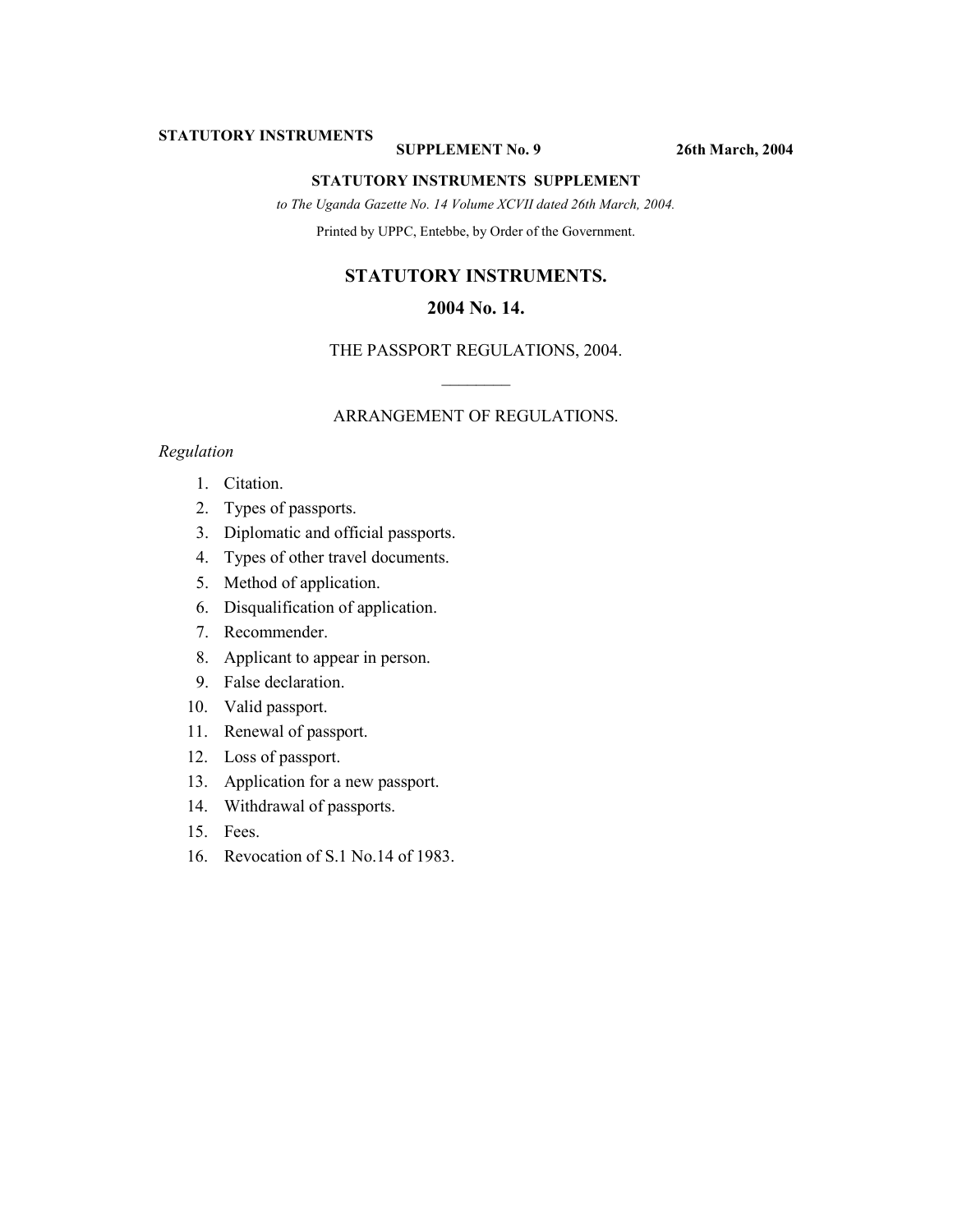### STATUTORY INSTRUMENTS.

# 2004 No. 14.

# The Passport Regulations, 2004.

## (Under sections 49 and 82 of the Uganda Citizenship and Immigration Control Act, Cap. 66).

IN EXERCISE of the powers conferred upon the Minister by sections 49 and 82 of the Uganda Citizenship and Immigration Control Act, (Cap. 66) these Regulations are made this 19th day of March, 2004.

# 1. Citation

These Regulations may be cited as the Passport Regulations, 2004.

### 2. Types of passports

There shall be the following types of passports—

(a) diplomatic passports;

(b) official passports;

(c) ordinary passports; and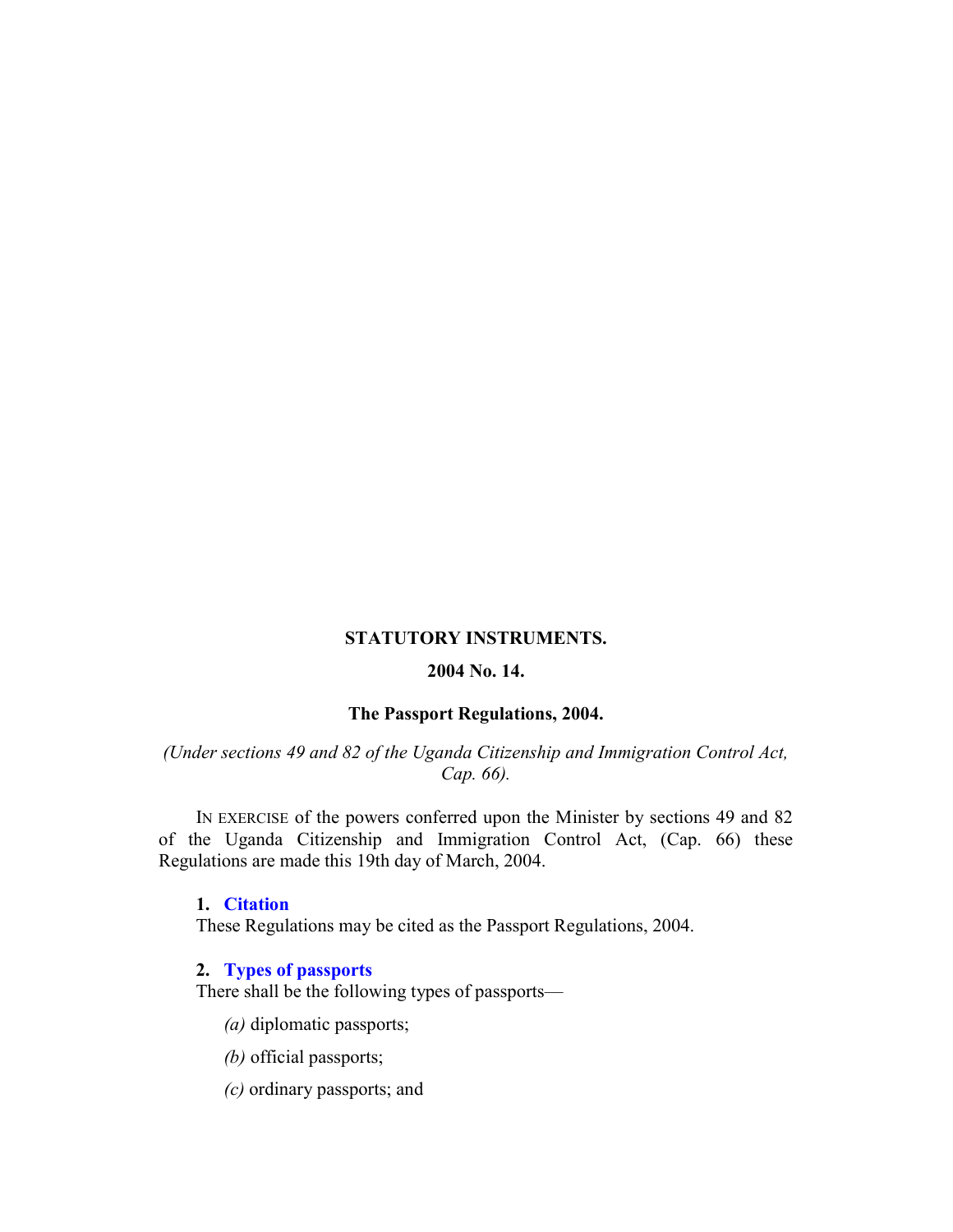(d) East African passports.

## 3. Diplomatic and official passports

- (1) Diplomatic Passports shall be held by the following persons—
	- (a) Government Ministers and their spouses;
	- (b) foreign service officers and their spouses and children below the age of 18 staying with them abroad;
	- (c) the Head of the Public Service;
	- (d) the Chief Justice;
	- (e) Justices of the High Court, the Court of Appeal and the Supreme Court;
	- (f) Chancellors and Vice Chancellors of state universities;
	- (g) the Governor and Deputy Governor of Bank of Uganda;
	- (h) recognised traditional or cultural leaders;
	- $(i)$  the Speaker and Deputy Speaker of Parliament;
	- (j) Permanent Secretaries; and
	- (k) Chairpersons and Vice Chairperson of permanent commissions.
	- (2) Official passports shall be held by the following persons—
	- (a) Chancellors and Vice Chancellors of other universities;
	- (b) heads of government departments;
	- (c) Members of Parliament;
	- (d) the Archbishop of the Church of Uganda;
	- (e) the Archbishop of the Roman Catholic Church;
	- (f) the Archbishop of Seventh Day Adventist Church;
	- (g) the Patriach of the Orthodox Church;
	- (h) the Chief Kadhi, Uganda Muslim Supreme Council; Ĩ,
	- (i) members of permanent commissions, and
	- $(i)$  any other person as the Minister may authorise.

## 4. Types of other travel documents

(1) There shall be the following other travel documents—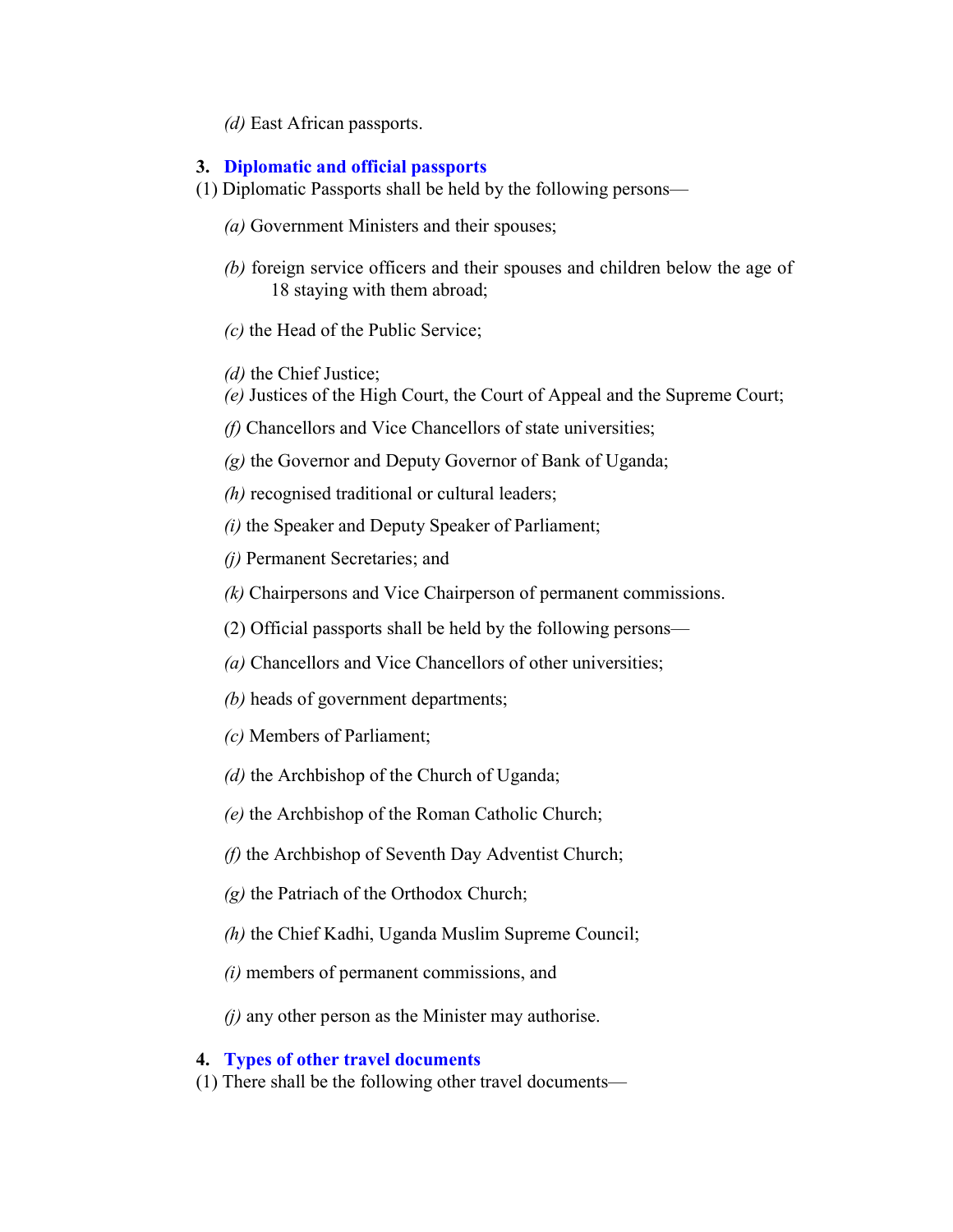(a) certificates of identity;

(b) conventional travel documents; and

(c) temporary movement permits.

 (2) Certificates of identity shall be issued to Ugandans and Non-Ugandans who cannot be readily issued with a passport in emergency situations.

 (3) Conventional travel documents are travel documents which shall be issued to refugees resident in Uganda in accordance with the United Nations Convention on Refugees.

 (4) A temporary movement permit shall be issued to Ugandans to travel to countries which share borders with Uganda; they are issued at all entry and exit points of Uganda and their validity does not exceed three months.

# 5. Method of application

(1) A person applying for a passport shall complete Form G specified in the Third Schedule to the Act and in the First Schedule to these Regulations.

 (2) The form completed by the applicant under sub-regulation (1) shall be returned to the Passports Control Officer together with a copy of the national identity card of the applicant.

 (3) Where a child below the age of sixteen years has to travel alone, he or she shall apply for a passport by completing Form C specified in the First Schedule to these Regulations.

 (4) Where the holder of a passport requires the endorsement of a child on his or her passport, he or she shall complete Form D specified in the First Schedule to these Regulations and where the applicant is not the legal guardian, father or mother of the child, the applicant shall attach to the form a court order committing the child to his or her custody and the birth certificate of the child, when returning the form to the Passports Control Officer.

# 6. Disqualification of application

The Passport Control Officer shall disqualify the application of any person who—

- (a) gives false information;
- (b) gives incomplete information; or
- (c) avoids or ignores to complete any relevant section of the form, and the Passport Control Officer shall give the reasons for the disqualification of the application.

# 7. Recommender

(1) Every application shall be signed by a recommender who shall be a person of integrity with personal knowledge of the applicant and who can recommend on the conduct and citizenship of the applicant.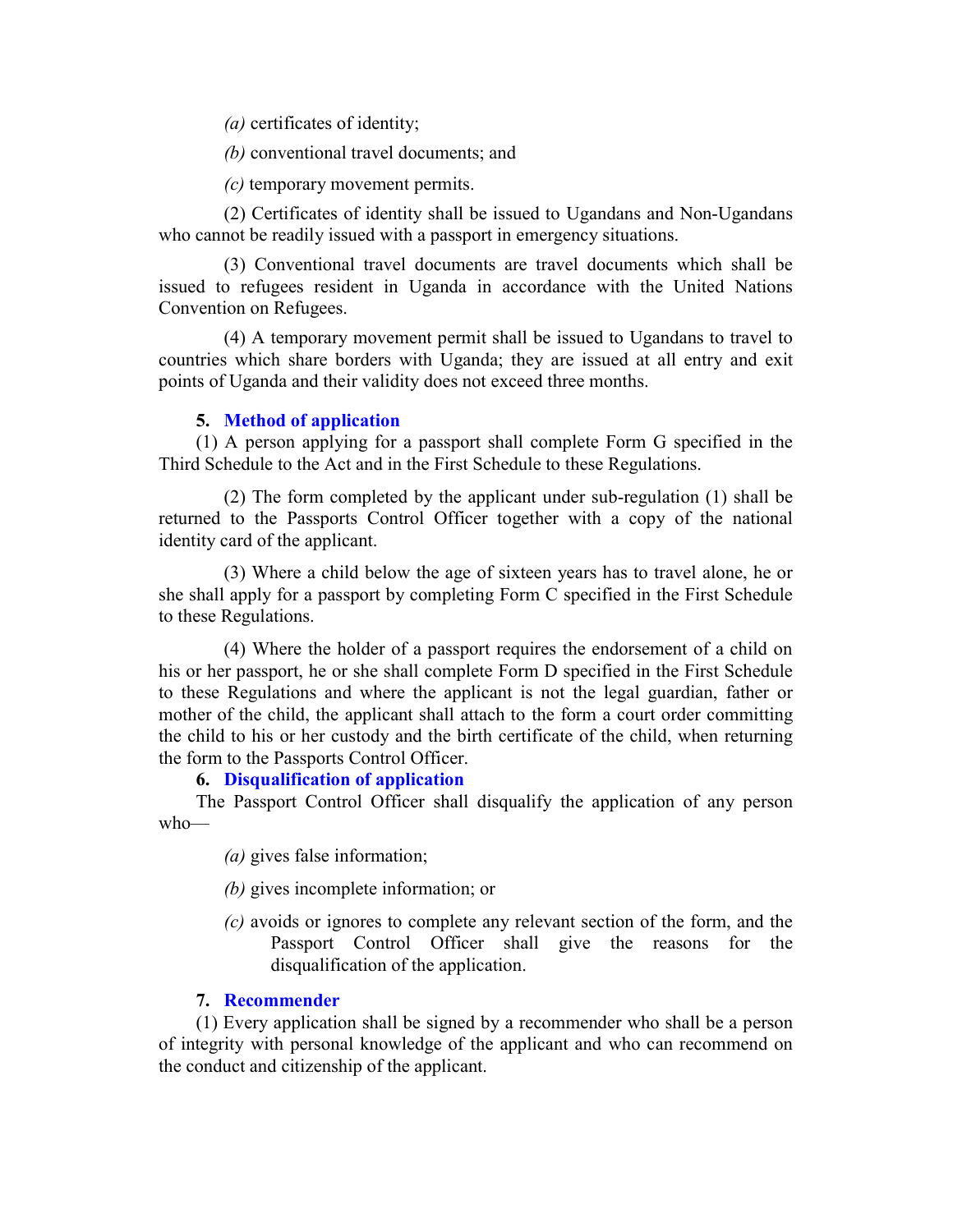(2) A recommender shall be a citizen of Uganda of good standing and, without prejudice to the generality of the foregoing, a recommender may be one of the following—

(a) a Government Minister;

(b) a Permanent Secretary or an Administrative Officer;

(c) a Members of Parliament;

(d) a Resident District Commissioner or his or her Assistant;

(e) a Judge or Magistrate;

 $(f)$  a head of a parastatal organisation;

(g) a head of an educational institution;

(h) a head of a government department; or

(i) a District Chairperson.

 (3) A recommender shall give his or her full name, address and status or profession and give his or her signature.

# 8. Applicant to appear in person

(1) When lodging an application for a passport and receiving a passport, the applicant shall appear in person unless he or she is disabled by a reasonable cause.

 (2) In addition to the recommendation in regulation 7 the applicant may produce—

- (a) where the applicant is a business person, a recommendation letter from the Officer in charge of trading areas in Uganda;
- (b) where the applicant is a public officer, a recommending letter from the respective Permanent Secretary or head of department;
- $(c)$  where the applicant is a student, a recommending letter from the Permanent Secretary, Ministry responsible for education, or the Dean of Students or Headmaster;
- (d) where the applicant is working with a parastatal body, a recommending letter from the Managing Director of the parastatal body;
- (e) where the applicant is working with a religious organization, a recommending letter from the authorities of the organization;
- $(f)$  where the applicant is proceeding abroad for treatment, a recommending letter from the Permanent Secretary, Ministry responsible for health and or personal doctor or physician;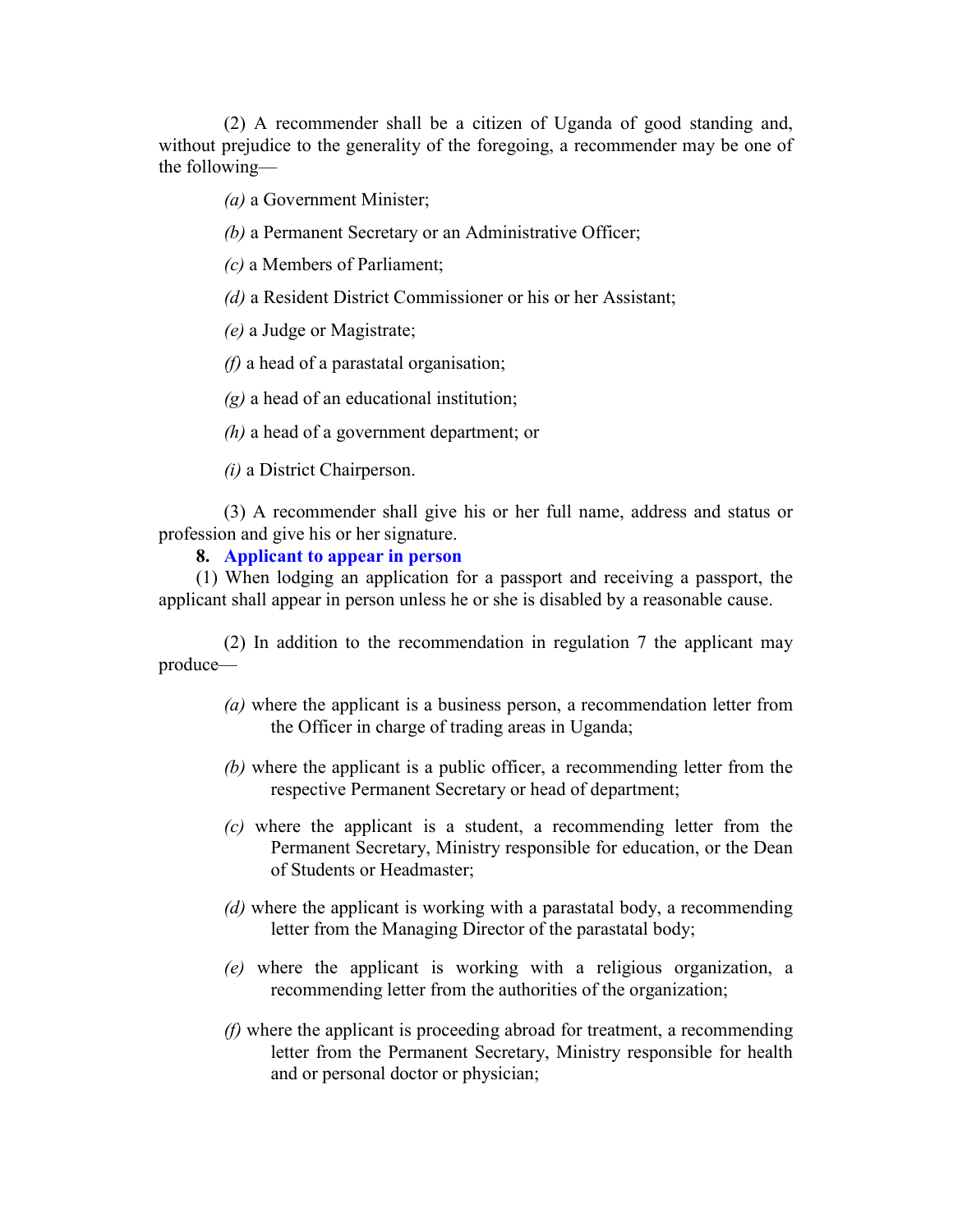(g) where the applicant is residing abroad, a recommending letter from the Uganda Embassy, High Commission or Consulate in charge of the country in which he or she is residing.

# 9. False declaration

Any person who knowingly makes a false declaration for the purpose of procuring a passport, whether for himself or for another person, commits an offence and is liable on conviction to a fine not exceeding one hundred currency points or imprisonment not exceeding one year or both.

## 10. Valid passport

(1) A valid passport issued by the Passports Control Officer shall bear the following—

(a) embossment stamp;

(b) perforated serial number;

 $(c)$  signature of the issuing officer and an official stamp;

- (d) relevant observations if any, stated by the Passports Control Officer;
- (e) the holder's signature;
- (f) where children are endorsed, the full names of the children endorsed in capital letters, and their photographs;
- (g) the particulars of the holder as given on the application form; and

(h) the holder's photograph.

 (2) A valid passport shall have no unlawful alterations, cancellations or corrections.

# 11. Renewal of passport

(1) Upon the expiry of a passport, the holder shall apply for the renewal of the passport by completing Form E prescribed in the First Schedule.

 (2) On application for the renewal of a passport, the holder shall surrender the expired passport to the Passport Control Officer who shall take the necessary steps for the safe custody and renewal of the passport.

# 12. Loss of passport

(1) Where a passport is lost, the holder of the passport shall first report the loss to the Passport Control Officer and also to the nearest police station, giving a detailed account of the circumstances under which the loss occurred.

 (2) Upon the receipt of a report of a lost passport, the Police shall inform the Commissioner for Immigration who shall inform all immigration border posts.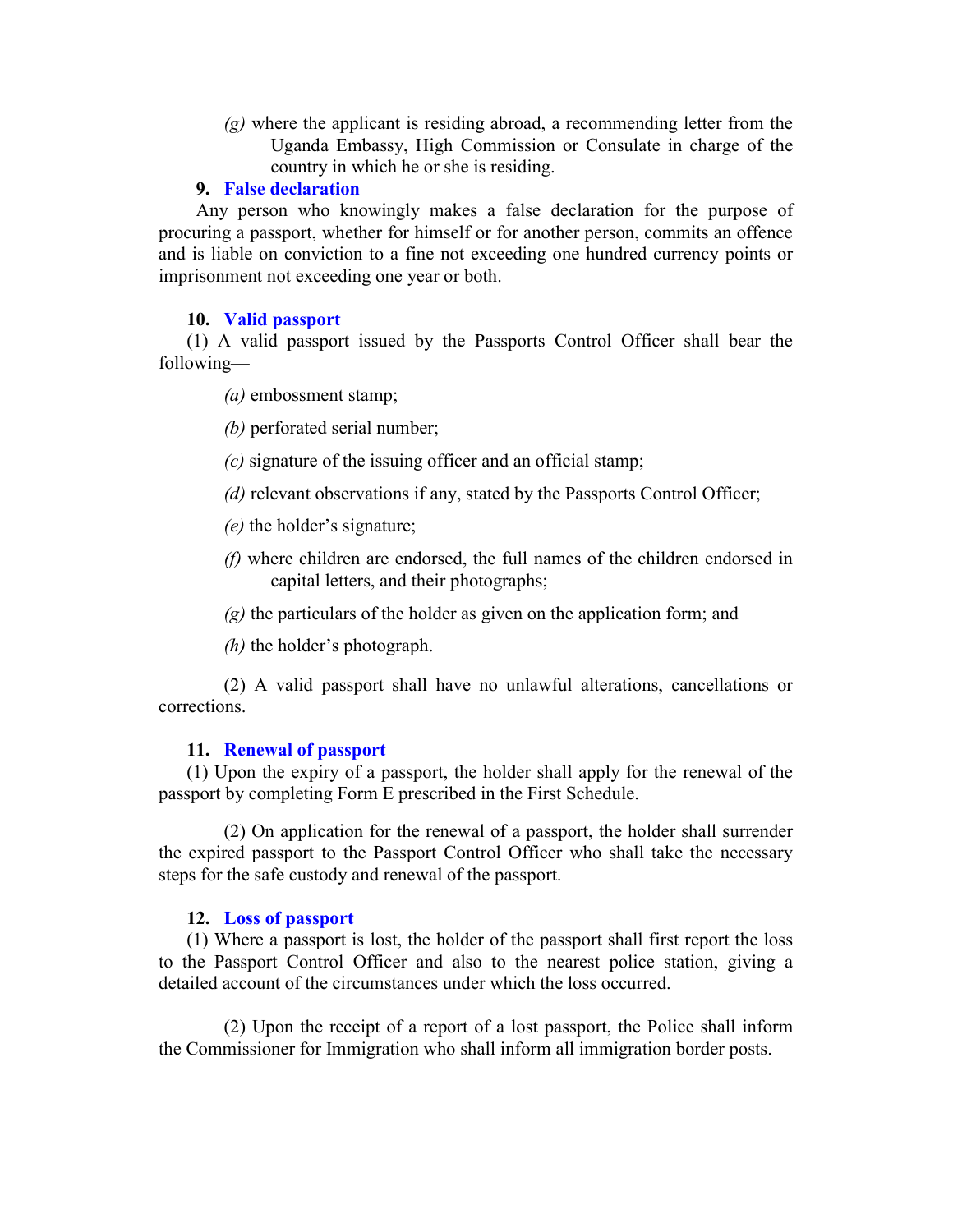(3) Where a passport is lost abroad, the holder shall report the loss to the Police of the respective country giving a detailed account of the circumstances under which the loss occurred, and shall report the loss to the nearest Uganda Embassy, High Commission or Consulate giving the details of the loss.

 (4) Any person who, loses a passport shall, on application for a new passport, pay a penalty which shall be fixed by the Minister, by order published in the Gazette.

 (5) The Minister may waive the penalty in sub-regulation (4) if he or she is of the opinion that the loss of the passport was not occasioned by negligence or fraud on the part of the holder.

#### 13. Application for a new passport

Where the holder of a lost passport applies for a new passport he or she shall complete Forms A and B specified in the First Schedule to these Regulations and shall attach a written account of the loss of the passport together with a Police report when returning the forms to the Passport Control Officer.

#### 14. Withdrawal of passports

(1) Where a withdrawal or temporary seizure of a passport is to be effected under section 47 of the Act, the holder of the passport shall be served with a notice giving him or her the reasons for the withdrawal of the passport.

 (2) Upon explaining to the holder the reasons for the withdrawal or seizure of the passport in the language he or she understands, the holder shall thereafter produce the passport and sign the notice.

#### 15. Fees

The fees specified in the second column of the Second Schedule of these Regulations shall be the fees to be paid for the travel documents correspondingly specified in the first column of that Schedule.

## 16. Revocation of S.1 No.14 of 1983

The Passport Regulations, 1983 are revoked.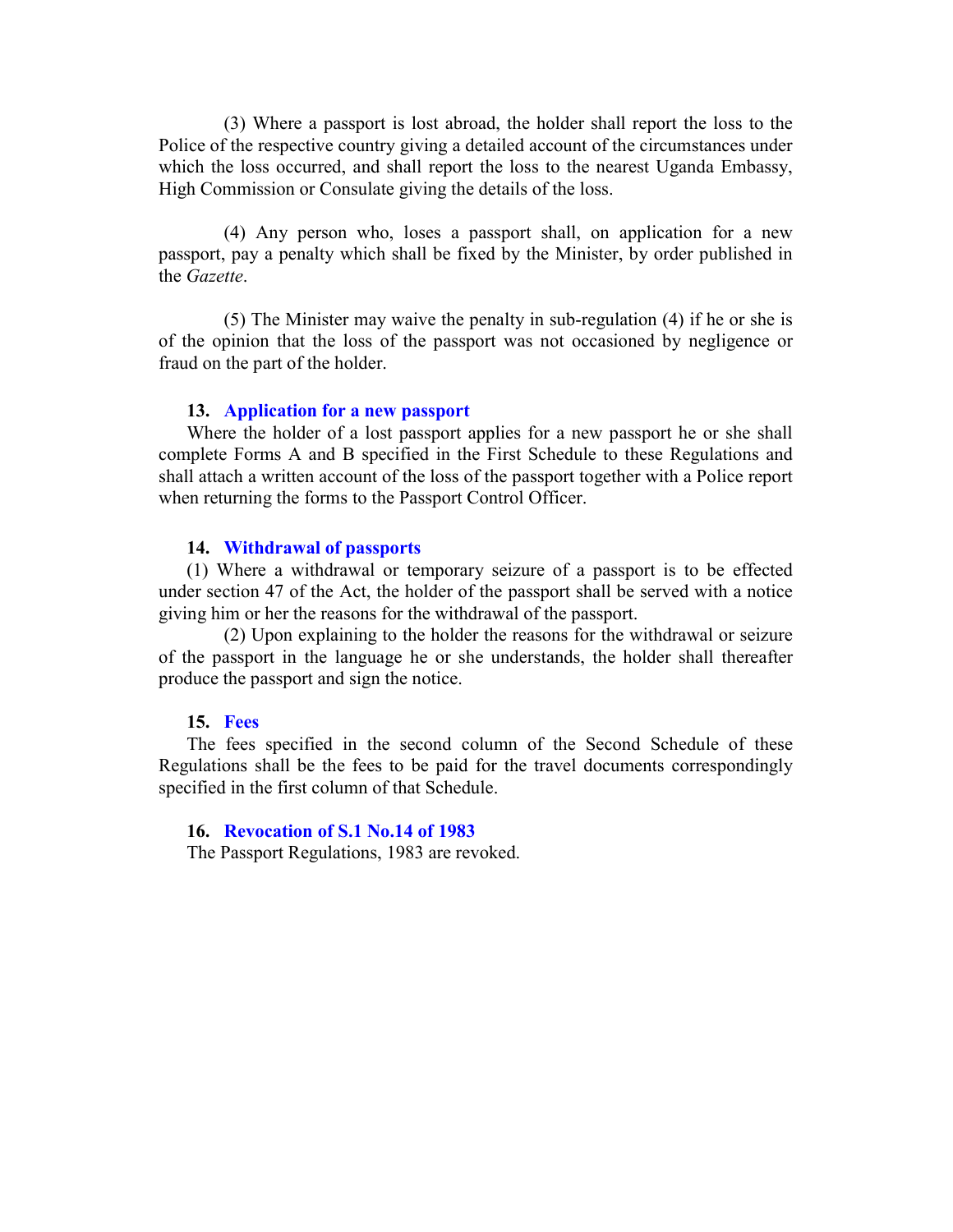# FIRST SCHEDULE

REGULATION 13

# Serial Number

## FORM 'A'

## THE REPUBLIC OF UGANDA

# PARTICULARS OF A LOST PASSPORT QUESTIONNAIRE

| 5. Has the passport been renewed? If so, where and when? |
|----------------------------------------------------------|
| 6. When, where and how was the passport last used?       |
| 7. How and when was loss of the passport discovered?     |
| 8. Was the passport reported to:                         |
| (Indicate dates when you reported)                       |
|                                                          |
|                                                          |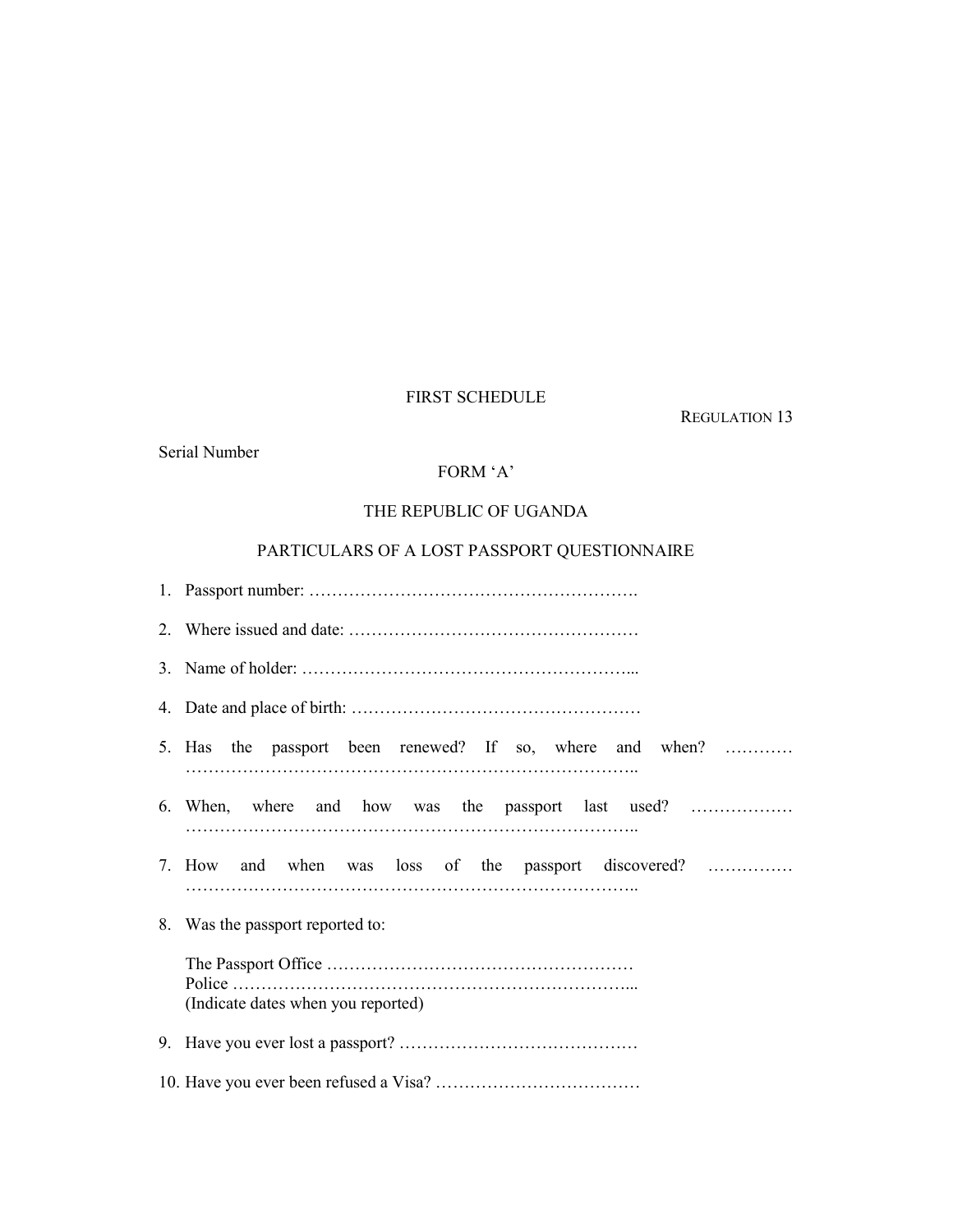| 11. Have you ever been refused a passport before?                                                                                                                                           |  |  |  |
|---------------------------------------------------------------------------------------------------------------------------------------------------------------------------------------------|--|--|--|
| 13. Have you ever been convicted under any Immigration Laws?                                                                                                                                |  |  |  |
| 14. Have you ever been subject to a civil or criminal offence in any country?                                                                                                               |  |  |  |
| 15. Have you ever given your passport to an Insurance Company?                                                                                                                              |  |  |  |
| 16. Have you ever been imprisoned in Uganda?                                                                                                                                                |  |  |  |
| 17. A separate detailed account relating to the loss must accompany this questionnaire<br>stating whether the passport was mislaid, burnt or stolen and how, when and where it<br>happened. |  |  |  |
|                                                                                                                                                                                             |  |  |  |
|                                                                                                                                                                                             |  |  |  |
|                                                                                                                                                                                             |  |  |  |
| 18. Attach two letters of support from two referees of good social standing.                                                                                                                |  |  |  |
|                                                                                                                                                                                             |  |  |  |

Serial No.

REGULATION 13

## FORM 'B'

## THE REPUBLIC OF UGANDA

# AFFIDAVIT

I, ……………………………………………………………………… Of (address)

……………………………………………………………

Make oath and swear that Passport No. ……………………………….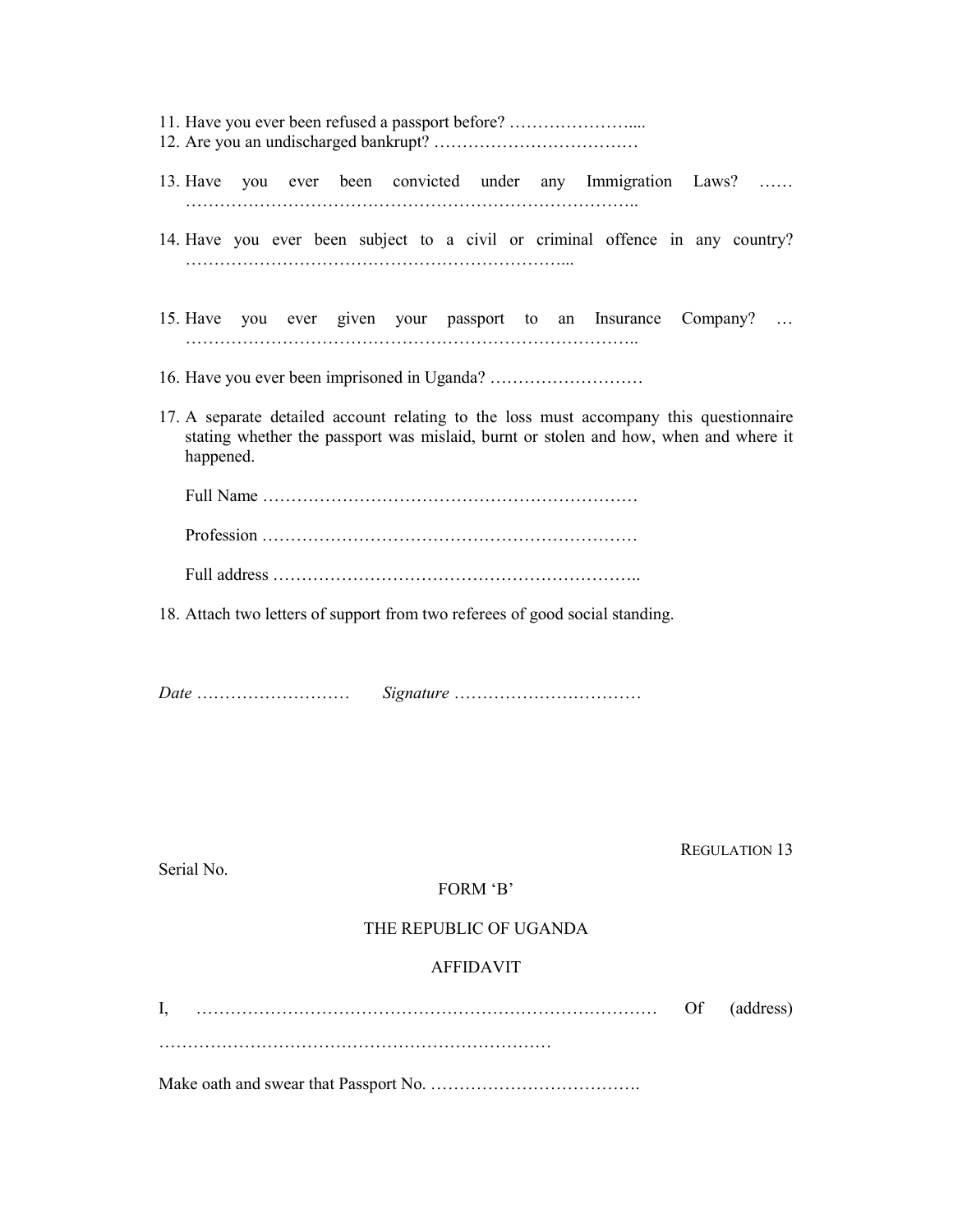Issued to me by (Issuing Authority) …………………………………..

at ………………………………………………………………………

has been lost, and although a thorough search has been made I am unable to trace it.

Sworn before me at ………… this …… day of ………………, 20……

…………………………………… Magistrate/Commissioner for Oath

IMPORTANT - Applicants are warned that if any of the statements contained in this Declaration proves to be untrue, the consequences to them will be serious.

REGULATION 5

## FORM 'C'

## APPLICATION FOR A UGANDA TRAVEL DOCUMENT FOR A CHILD UNDER SIXTEEN YEARS OF AGE

(To be completed by or with the written consent of the legal guardian of the child) (Please read the notes on the reverse before completing the form)

| 1. A. Name<br>(Surname)         | <b>B.</b> Personal Description |
|---------------------------------|--------------------------------|
|                                 |                                |
| (ii) Place and date of birth    | $(ii)$ Height $ft$             |
|                                 |                                |
| (iii) Relationship to applicant |                                |
|                                 | (v) Special peculiarities      |
|                                 |                                |
| state original name             |                                |
| $(v)$ Postal address            |                                |
| (vi) Residential address        |                                |
| 2. Citizen of Uganda            |                                |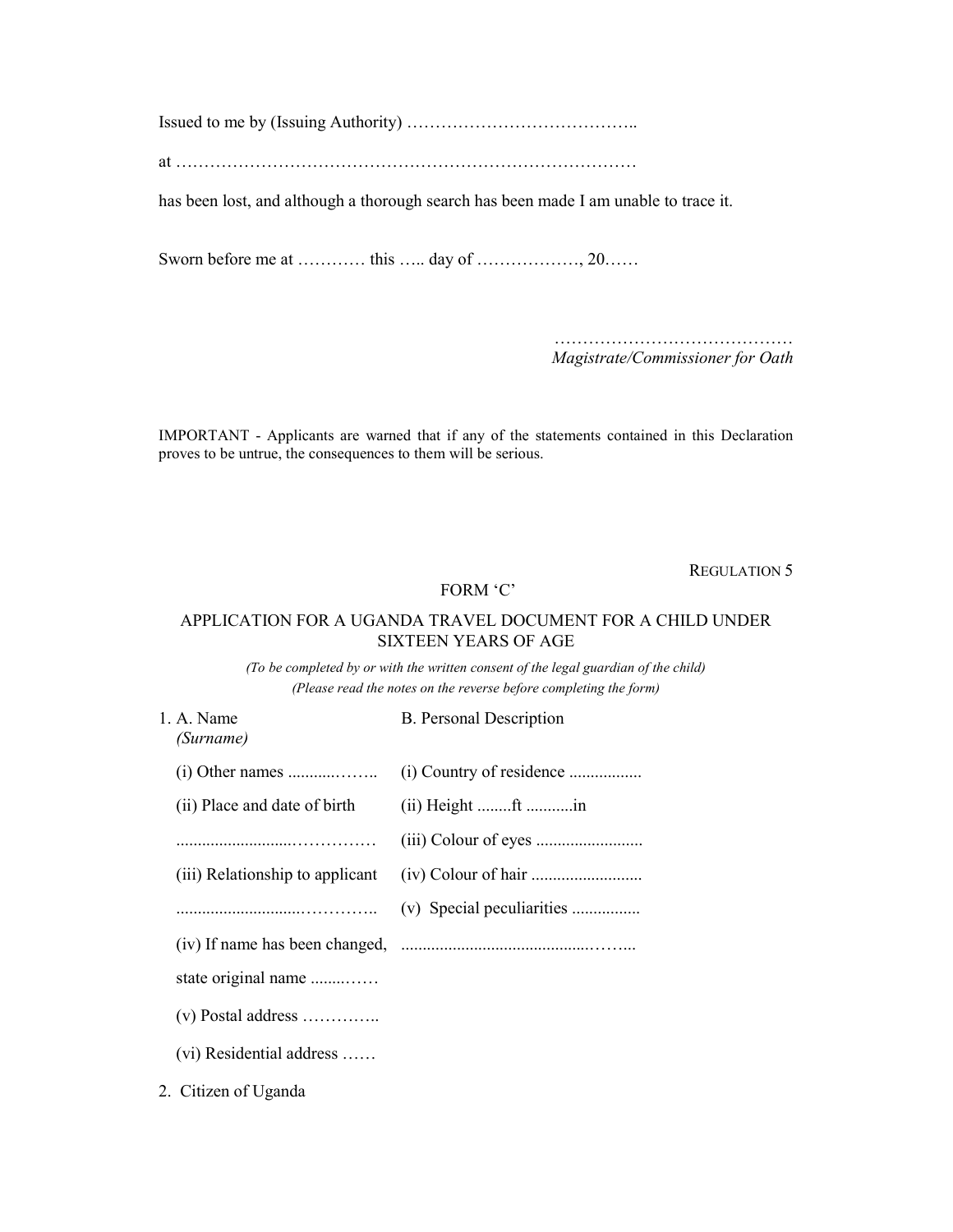| * By birth; By registration; By naturalization<br>* (Delete words which do not apply).                                         |
|--------------------------------------------------------------------------------------------------------------------------------|
| (attach photostat copy of Birth Certificate)                                                                                   |
|                                                                                                                                |
|                                                                                                                                |
|                                                                                                                                |
|                                                                                                                                |
|                                                                                                                                |
|                                                                                                                                |
|                                                                                                                                |
|                                                                                                                                |
|                                                                                                                                |
|                                                                                                                                |
|                                                                                                                                |
|                                                                                                                                |
|                                                                                                                                |
|                                                                                                                                |
| 5. Declaration                                                                                                                 |
| I, the undersigned, hereby apply for the issue of a passport to the above named child.                                         |
| I declare                                                                                                                      |
| $(a)$ that the information given in the application is correct to the best of my knowledge<br>and belief;                      |
| (b) that the child has not lost the status of Citizen of Uganda;                                                               |
| $(c)$ that the child has not previously held or applied for a passport of any description;                                     |
| (d) that all previous travel documents granted to the child have been surrendered, other<br>than                               |
|                                                                                                                                |
| Which is now attached, and that no other application for a passport has been made since the<br>attached was issued to him/her. |
| * (Delete $(c)$ or $(d)$ whichever is inapplicable).                                                                           |

Date ..............................20 ........ Signature ……………………………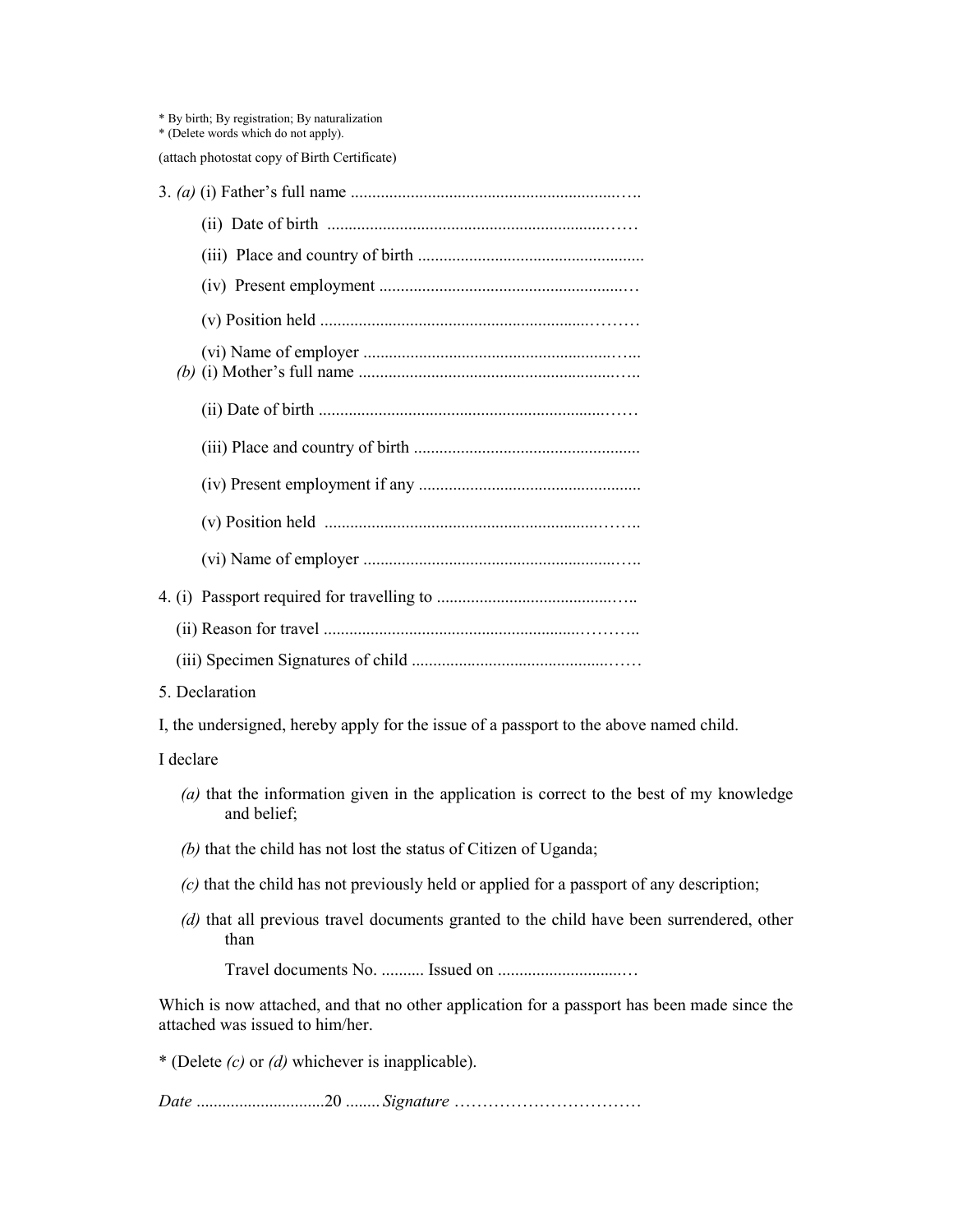(Legal Guardian)

#### **NOTES**

1. How to compete form:

Sections 1, 2, 3, 4, and 5 must be completed on behalf of all children.

- 2. If the child's name has previously appeared on another persons passport, that passport must be produced.
- 3. Photographs:

Three copies of a recent photograph of the child must be included with the application.

REGULATION 5

#### FORM D

#### THE REPUBLIC OF UGANDA  $\mathcal{L}_\text{max}$

#### PARTICULARS OF CHILD/CHILDREN (UNDER THE AGE OF 16 YEARS), TO BE ADDED TO A PASSPORT

Passport No. ......... Where issued ................ Date of issue .....................

Name of holder .......................................................................................

Holder's place and date of birth ..............................................................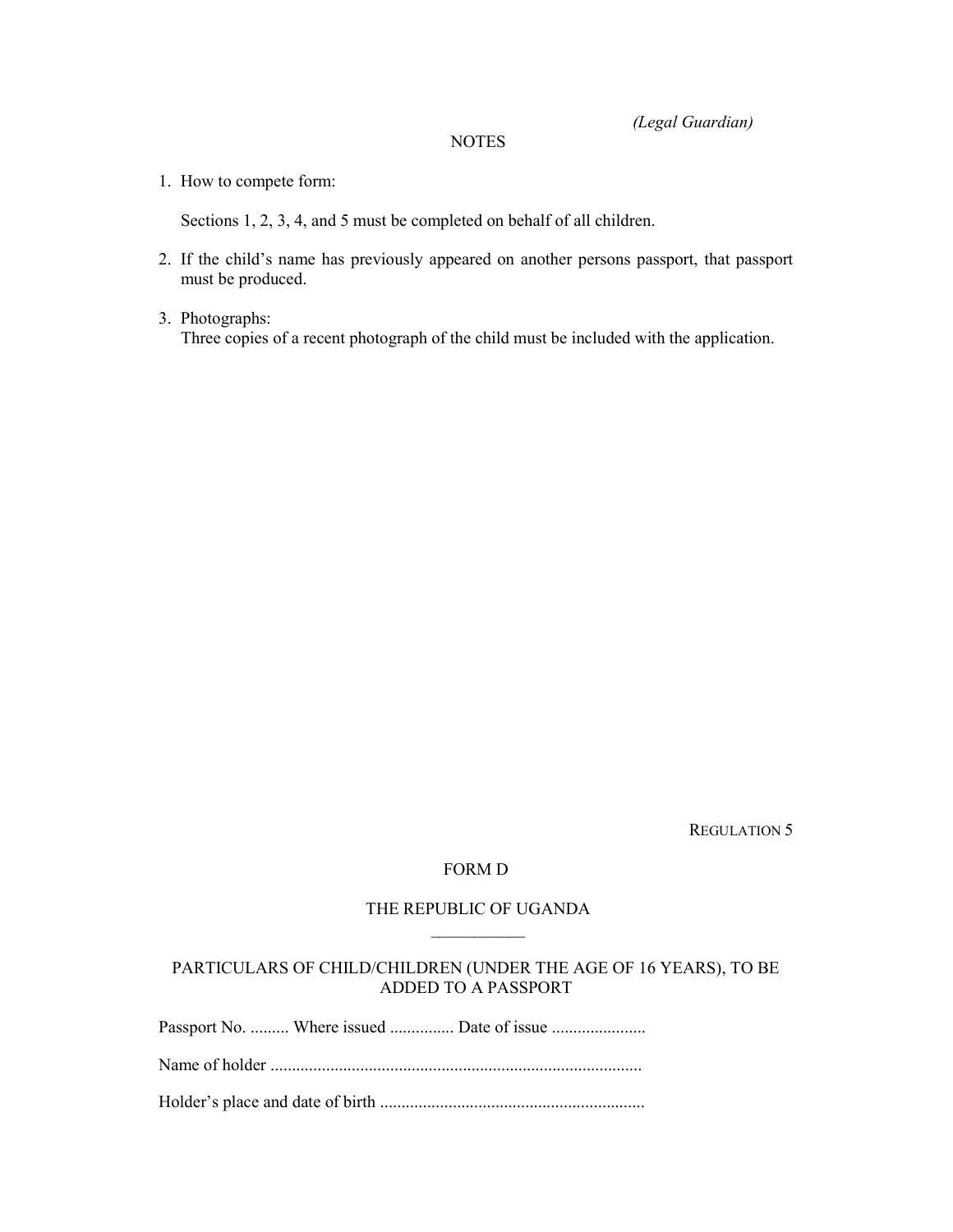|     | Full name of child Place and Country Full date of birth |                    |  |
|-----|---------------------------------------------------------|--------------------|--|
|     |                                                         | (day, month, year) |  |
| sex |                                                         |                    |  |
|     |                                                         |                    |  |
|     |                                                         |                    |  |
|     |                                                         |                    |  |
|     |                                                         |                    |  |
|     |                                                         |                    |  |

Please add the particulars of the above-named child/children to the above-mentioned passport.

This Form must be signed by or with the written consent of the legal guardian of the child or children, i.e. father or mother.

> Signed …………………………………… Relationship to child/children

N.B - Any other person claiming to be legal guardian must produce the Court Order committing the child to that person's custody.

The Birth Certificate of the child must be produced.

Two photographs of each (one copy duly certified as a true likeness by a responsible person) must be furnished.

REGULATION 11

## FORM 'E'

### THE REPUBLIC OF UGANDA

## APLICATION FOR RENEWAL OF PASSPORT

(This form must be completed by all applicants in their own handwriting)

| (Surname and other names in block capitals) |  |  |  |
|---------------------------------------------|--|--|--|
|                                             |  |  |  |
|                                             |  |  |  |
|                                             |  |  |  |
|                                             |  |  |  |
|                                             |  |  |  |
| 2. CHILDREN IF INCLUDED ON PASSPORT         |  |  |  |

Full names Places and dates of birth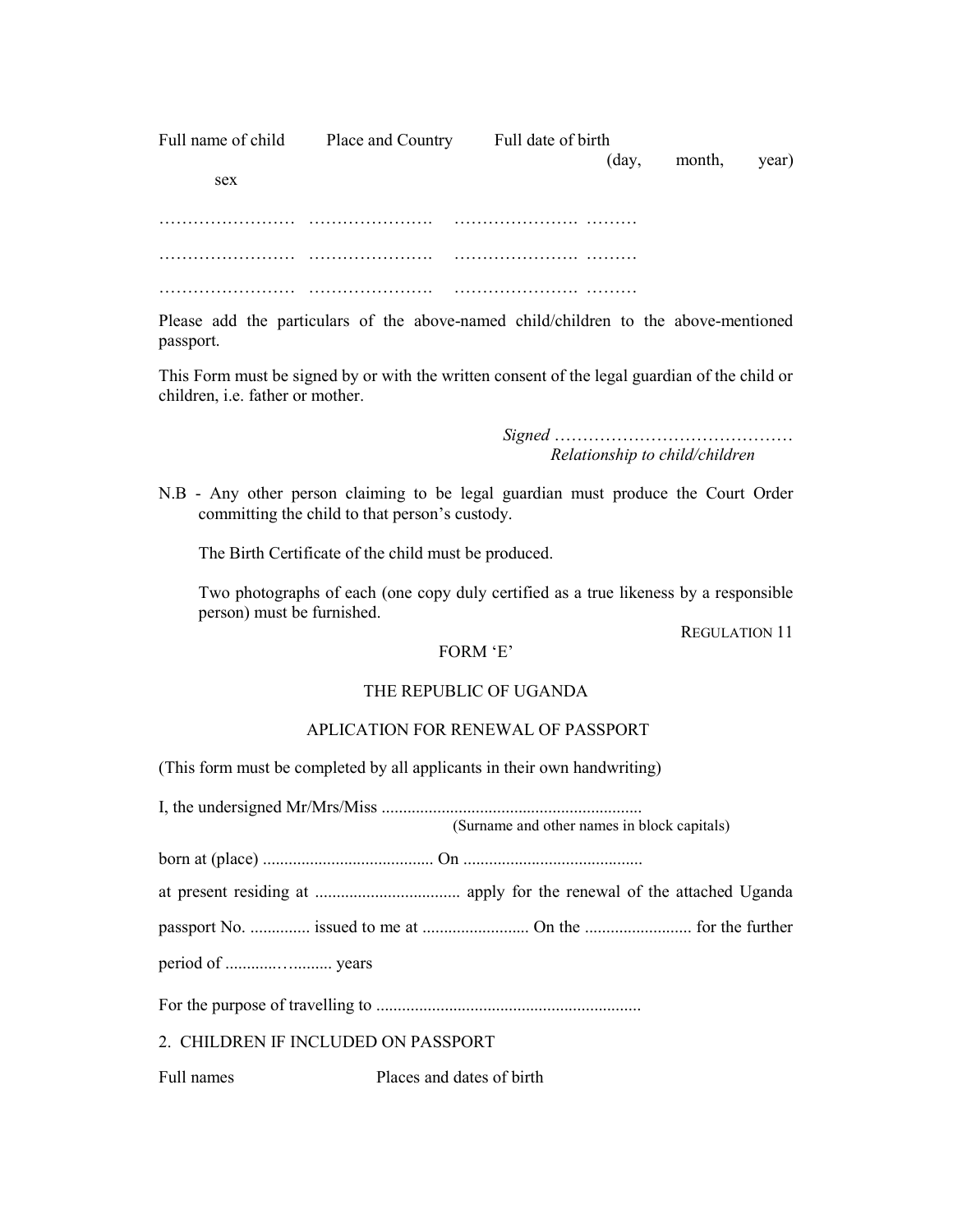…………………………… ………………………………………. …………………………… ………………………………………. …………………………… ……………………………………….

3. DECLARATION. I DECLARE that I have NOT lost the status of a Uganda citizen and that all the particulars given by me in respect of this application are true. I further declare that I have no other valid passport in my possession.

Date …………………… 20…… ……………………………… Applicant

WARNING: Applicants are warned that if any of the statements contained in their Declarations proves to be untrue, the consequences to them shall be very serious.

FORM 'G'

Serial No: Regulation. 5

 APPLICATION FOR A UGANDA TRAVEL DOCUMENT (Please read notes on this reverse before completing the form)

The applicant Personal description

| Date of birth              |  |
|----------------------------|--|
|                            |  |
| National Identity Card No. |  |
|                            |  |
|                            |  |
| Residential address        |  |

(If outside Uganda state nearest responsible Uganda Mission)

2. CITIZENSHIP OF UGANDA

........................................………...

By Birth\*, By registration\*; By naturalization\* *(\*Delete words which do not apply)* 

3. Purpose for which travel document is required (indicate destination)

#### 4. DECLARATION:

I, the undersigned, hereby apply for the issue of a Uganda passport. I declare—

(a) that the information given in this application is correct to he best of my knowledge and belief;

(b) that I have not lost that status of citizen of Uganda;

(c) that I have not previously held or applied for a travel document of any description;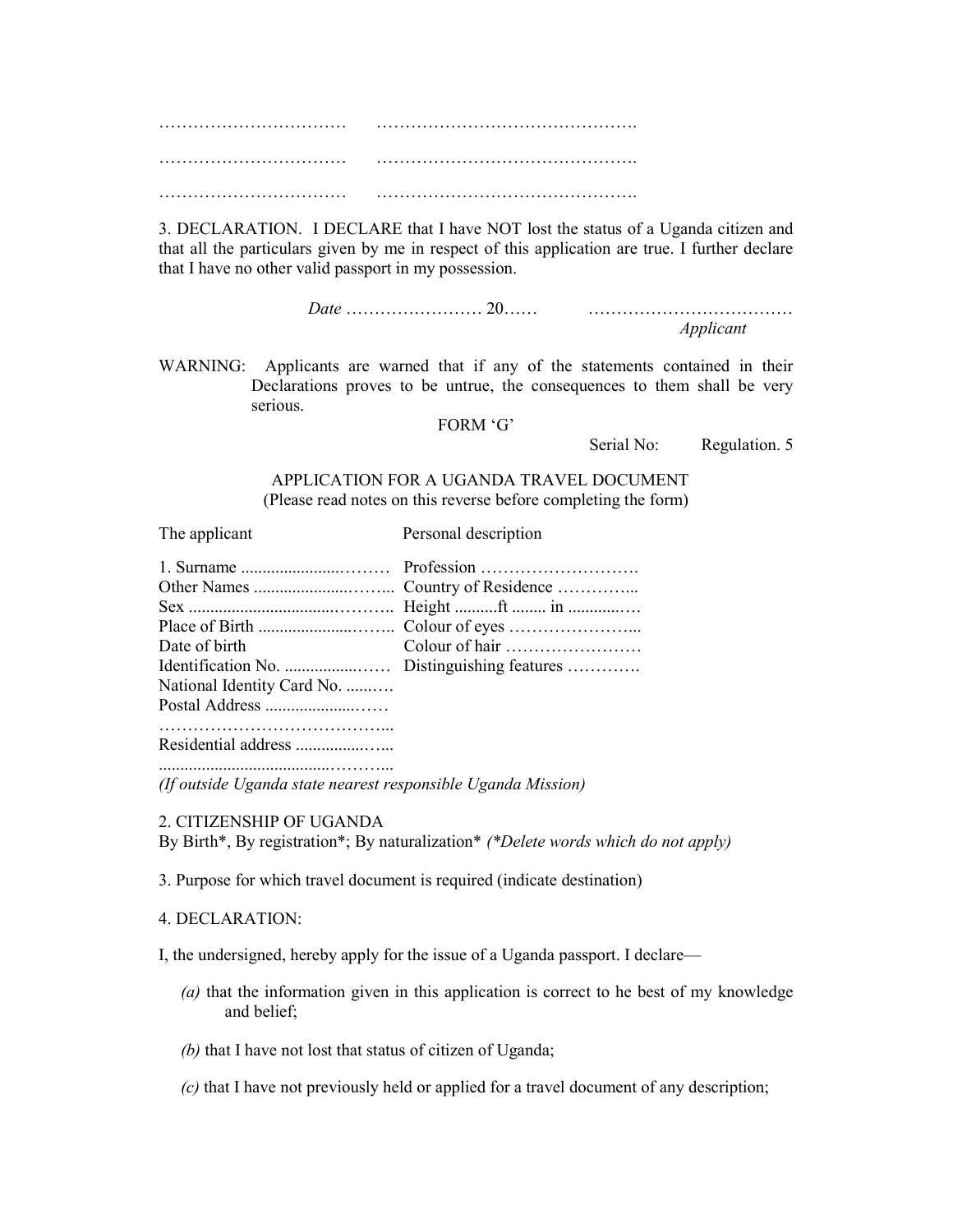- (d) that all previous travel documents granted to me have been surrendered other than travel document ……………………;
- (e) No. ............. Issued at ........... on ......... which is lost/destroyed now enclosed and that I have made no other application for a passport since the attached was issued.

\*(delete  $(c)$  or  $(d)$  whichever is inapplicable)

(f) that I fully understand the legal implications of what I have stated above and as such I do accept any legal consequences that may arise out of what I have stated on this form.

Date ....................................... 20 .......

Note: Your Signature must fit in the box above.

5. RECOMMENDER: I certify that the applicant is personally known to me and to the best of my knowledge and belief, the facts stated on this form are correct. I am a Citizen of Uganda.

|                                                                |                                                                                                                                                                                                                                                                                                                                             | 6. Declaration signature of applicant |                |  |                                                    |
|----------------------------------------------------------------|---------------------------------------------------------------------------------------------------------------------------------------------------------------------------------------------------------------------------------------------------------------------------------------------------------------------------------------------|---------------------------------------|----------------|--|----------------------------------------------------|
|                                                                | 7. Children under 16 years of age (if to be included in the passport):                                                                                                                                                                                                                                                                      |                                       |                |  |                                                    |
|                                                                | Forenames                                                                                                                                                                                                                                                                                                                                   | Surnames                              | Place of birth |  | Date of Birth Sex and relationship<br>to applicant |
|                                                                | Legal guardian's consent                                                                                                                                                                                                                                                                                                                    |                                       |                |  |                                                    |
| Of the child(ren), hereby give my consent to this endorsement. |                                                                                                                                                                                                                                                                                                                                             |                                       |                |  |                                                    |
| Notes:                                                         |                                                                                                                                                                                                                                                                                                                                             |                                       |                |  |                                                    |
|                                                                | 1. How to complete the Form<br>Sections 1, 2, 4 and 5 of this form must be completed by all applicants for new Passports.<br>Section 8 must be completed if the applicant's children are to be included in the passport<br>Children over 16 years of age (14 years if proceeding to U.S.A.) will not be included for<br>on adults passport. |                                       |                |  |                                                    |

2. Authentication of application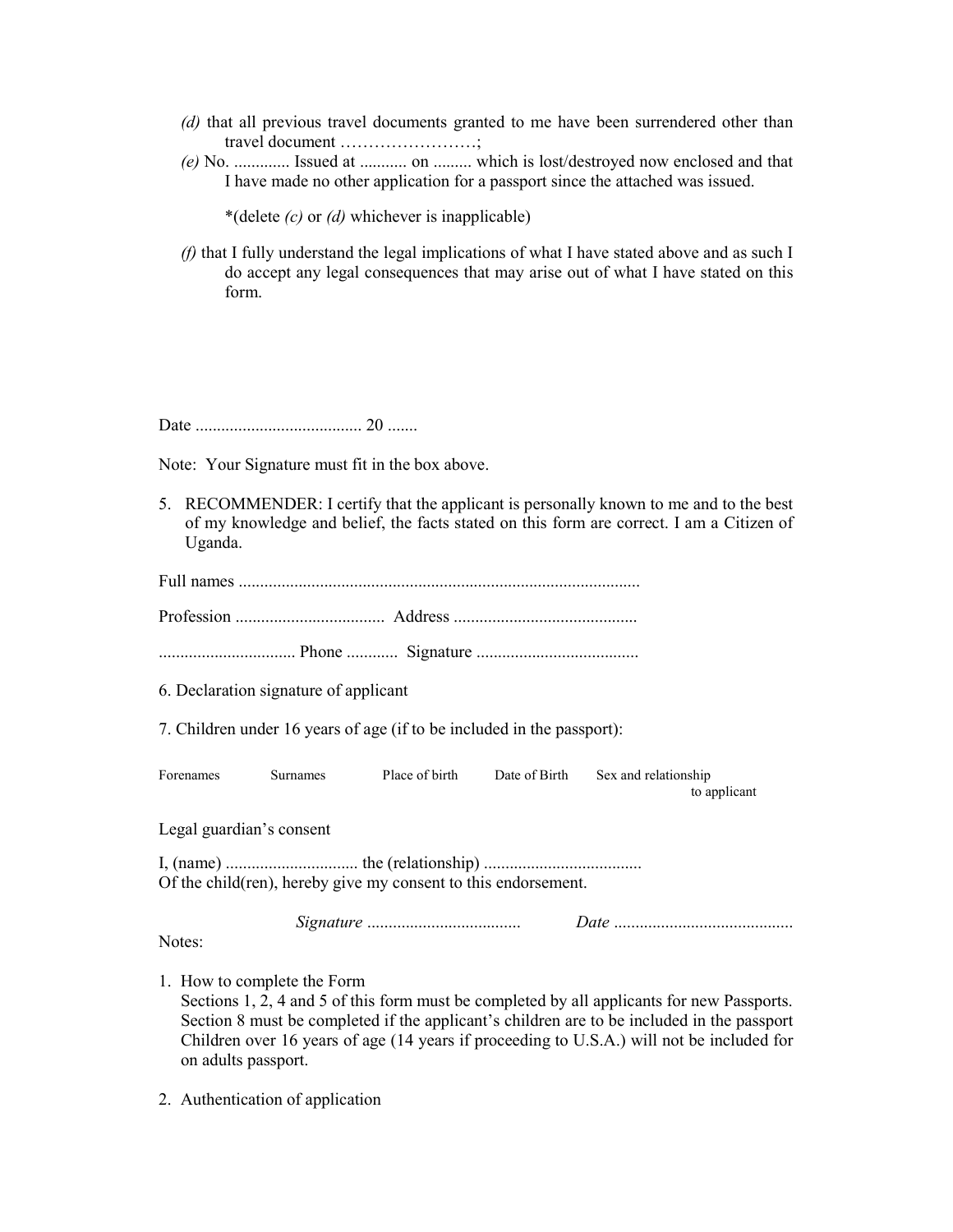The application must be authenticated and sponsored in section 6 by a citizen of Uganda of some standing such as a Minister, Permanent Secretary, District Administrator, Magistrate, Bank Manager, Head of a Parastatal Organisation, Head of education Institution or Head of Government Department.

#### 3. Photographs

 The copies of recent photographs of the applicant must be included with the application. These photographs must be taken full face without a hat, or veil and must not be mounted. This size of photographs must not be more that 2.5 inches. The photographs must be printed on normal thin photographic paper and must not be glazed on the reverse side. The recommender is also required to endorse the reverse side of one of the photograph with the words—

 I certify that this is a true likeness of the applicant Mr./Mrs./Miss ………………………………" and add His or her signature.

#### Footnote:

 Payments for the application forms do not necessarily mean automatic Acquisition of a passport.

#### **NOTES**

- 1. Passports may be renewed for a further period of 10 years from the date of the original expiry.
- 5. Passports are not valid beyond twenty years from the original date of issue.
- 6. If a passport contains no further space for visas, a new Passport must be obtained to replace it.

 $\_$